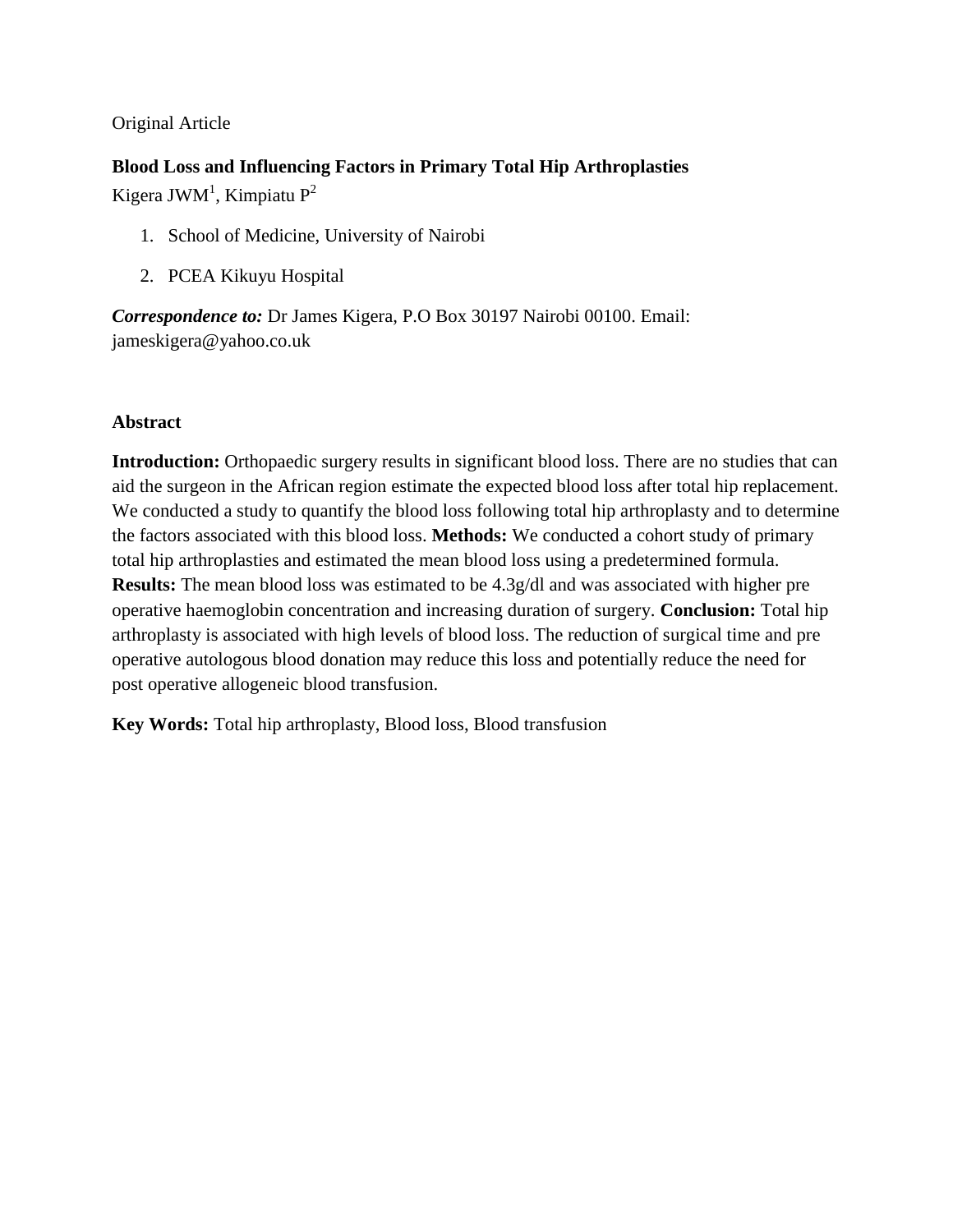#### **Introduction**

Major orthopaedic surgery including Total Hip Arthroplasty (THRA) is associated with substantial blood loss (1, 2). Knowing the expected levels of blood loss for a particular procedure aids the surgeon to pre determine which patients are more likely to require transfusion (3). Alternative methods for mitigating the need for allogeneic transfusion can also be sought. Knowing the risk factors associated with increased blood loss would also identify potential areas of intervention to mitigate this loss. Though there are similar studies in western literature, surgery in the African setting is conducted in essentially different circumstances, making studies conducted in the region more relevant. There are no studies in our region that have quantified the amount of blood loss after THRA or determined the factors associated with this blood loss. Implementing the results of such studies has led to better outcomes (4).

There are two main methods of estimating blood loss after surgery, direct and indirect methods. Various indirect methods of estimating blood loss have been described (1, 5-7). Indirect methods have been found to be more accurate and can detect hidden blood loss post operatively (8).

We conducted a study first to quantify the blood loss after primary total hip replacement arthroplasty and second to determine the factors associated with this blood loss using an indirect method of measurement.

#### **Methods**

A retrospective cohort study was conducted of all total hip arthroplasties conducted at the PCEA Kikuyu Hospital Orthopaedic unit since 1998. Our unit serves as a teaching hospital for the orthopaedic residency program of the University of Nairobi and is an accredited centre for the college of surgeons of East Central and Southern Africa (COSECSA). We reviewed the charts of the patients and abstracted data on demographics, haemoglobin concentration (Hb), the use of drains and duration of surgery. At our institution patients undergoing a primary total hip arthroplasty have their Hb measured on the day prior to surgery and on the third day post operatively. The surgeries were conducted by several surgeons of varying levels of expertise in the procedure but there was no fellowship trained arthroplasty surgeon. Drains were used at the discretion of the surgeon and both cemented and non-cemented implants were used as per the individual patient's requirements. We excluded cases of revision arthroplasty and hemi arthroplasties. We also excluded from analysis any patients who had missing data. The study was approved by the hospital ethics committee. The amount of blood lost during the operation was estimated using the decline in haemoglobin concentration using the following formula;

Blood loss = pre-operative haemoglobin - post-operative haemoglobin (1).

In patients who received blood transfusion intra or post operatively the following formula was used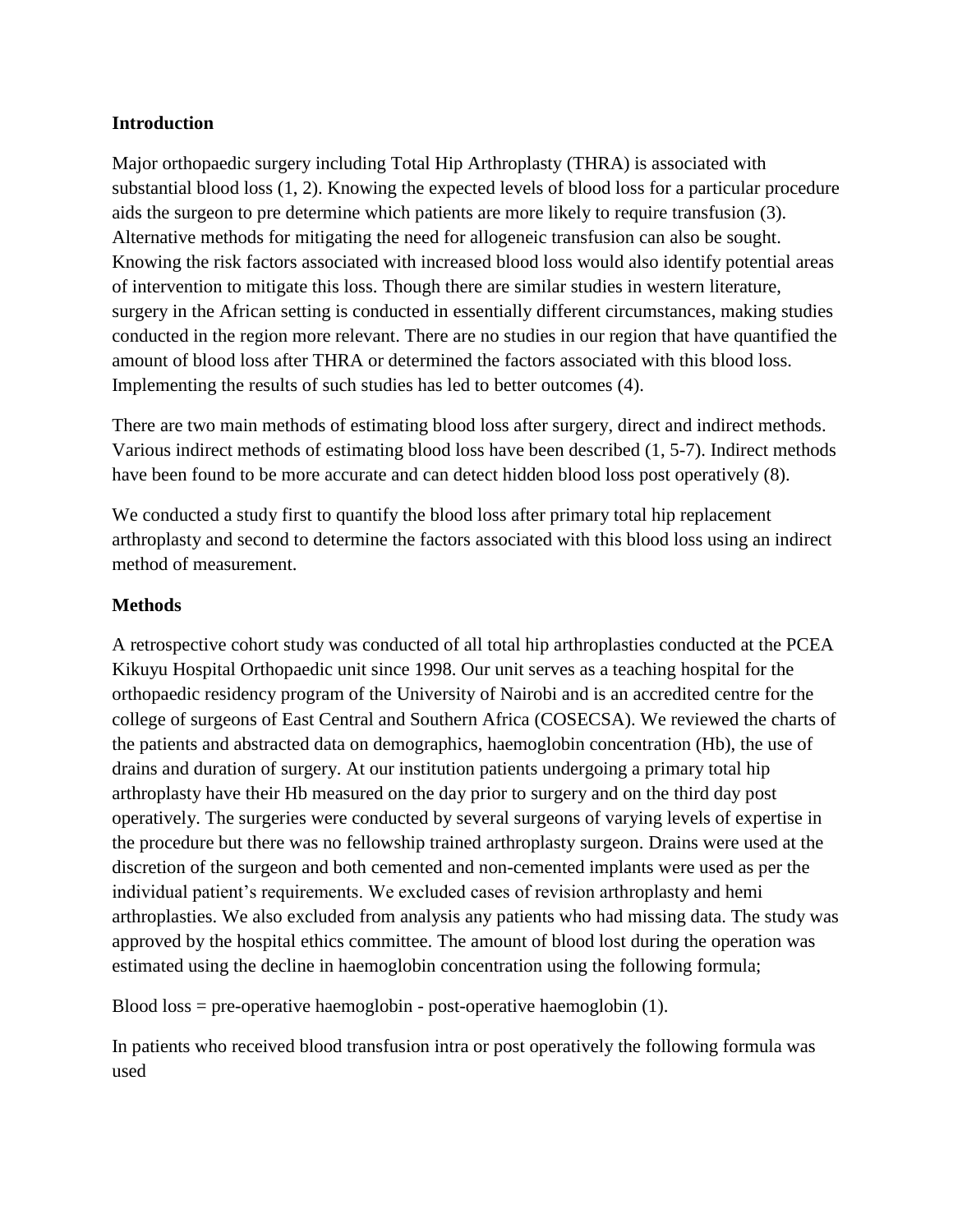Blood loss = pre-operative haemoglobin - post-operative haemoglobin + units of blood transfused (1).

Several factors were investigated to see if they influenced blood loss after primary total hip replacement arthroplasty including the use of drains, length of surgery, pre operative Hb.

For the purposes of analysis, the continuous variable pre-operative haemoglobin concentration was categorized into two groups < 13 or  $\geq$  13 g/dl based on the average pre operative Hb expected for the cohort. The duration of surgery was grouped as up to 90 minutes and more than 90 minutes based on the expected average operating time.

The student T test was used to detect differences between continuous variables and a p value of <0.05 was considered significant.

## **Results**

There were 666 participants in the study, 214 Males and 452 Females giving a male to female ratio of 1:2. The mean age of the participants was 63.12 years (SD 10.4). The mean pre operative haemoglobin level was 13.9g/dl(SD 1.84). The mean blood loss was 4.3 g/dl (SD 1.8). Table 1 shows the descriptive details of the basic data.

## Insert Table 1 here

The average blood loss in patients whose surgery lasted 90 minutes or less was 4.1 g/dl while in patients whose surgery lasted over 90 minutes the blood loss was  $4.6g/dl$  (p=0.004). The mean blood loss in patients who had a pre-operative Hb of less than 13g/dl was 3.4g/dl and 4.7g/dl in those with  $13g/dl$  (p<0.0001). The use of post operative drains and a body weight above 80kgs were found not to be associated with increased blood loss. The details of the risk factors for transfusion are detailed in Table 2.

Insert Table 2 here

# **Discussion**

The mean blood loss after total hip replacement arthroplasty is 4.3g/dl. A pre-operative Hb of 13g/dl or more and duration of surgery longer than ninety minutes are associated with higher blood loss.

The levels of blood loss are higher than the levels reported by Kajja et al (mean  $3.31g/d$ l)in Uganda that concentrated on open reduction and internal fixation of femoral shaft fractures(1). They are also higher than the levels (mean 3.7g/dl) reported in the US by Nuttall et.al but lower than the 4.8g/dl reported for revision arthroplasty (2). Our reported blood loss was also higher than those seen in a study in Hong Kong (9). We contend that the levels of blood loss in arthroplasty are expected to be higher than in fracture surgery mainly due to the large number of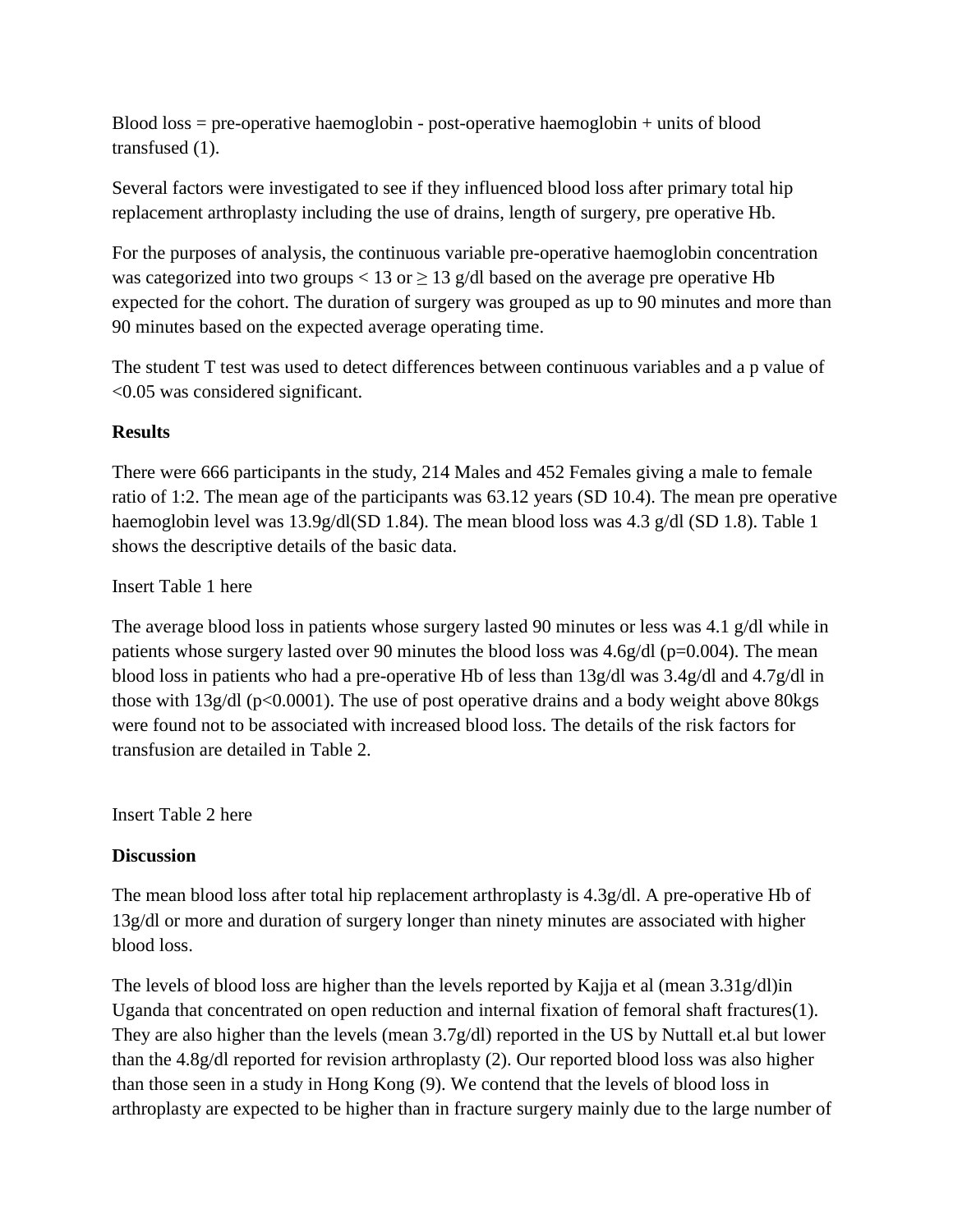raw bleeding bone surfaces present in joint replacement. The higher level of blood loss in our study when compared to the study in the US and Hong Kong is probably due the longer operating time in our setting. This may be explained by the fact that our centre is not a specialized Arthroplasty centre and none of the surgeons were dedicated arthroplasty surgeons as is common in American centers. It has been shown that surgery that is performed by inexperienced and non specialised surgeons may result in longer operating times (10).

Our study also found that a high pre-operative haemoglobin level is associated with increased blood loss. We could not identify any other studies that have a similar finding. We postulate that this may be due to the fact that for each ml of blood lost in a patient with a higher haemoglobin concentration, there is a higher content of haemoglobin. This will result in a larger drop in post operative haemoglobin concentration. We contend that is an issue that will require more investigation in future studies.

Our results are in tandem with other studies that show there is no difference in estimated blood loss in hip arthroplasty in patients who have drains and those that don't (11). The fear of increased blood loss should therefore not be a consideration when deciding whether to use drains or not.

While blood loss is expected after major surgery, this study identifies the factors that are associated with blood loss and hence provides clinicians with strategies to reduce blood loss. The reduction in the duration of surgery will possibly result in lower blood loss. Another strategy that can be adopted is the use of autologous blood donation pre operatively and transfusion of this blood in the post-operative period. We contend that this may also reduce the preoperative Hb and this may also reduce the blood loss after surgery. The reduction of blood loss and having autologous blood has been shown to reduce the need for allogeneic blood transfusion (12).

Our study has several limitations mainly related to the study design. The retrospective nature exposes the study to missing data and the lack of standardised procedures. The large number of patients however is a major strength of the study.

# **Conclusion**

Total hip arthroplasty is associated with high levels of blood loss. The reduction of surgical time and pre operative autologous blood donation may reduce this and potentially reduce the need for post operative allogeneic blood transfusion.

## **References**

1. Kajja I, Bimenya G.S, Eindhoven G.B.M, et al. Blood loss and contributing factors in femoral fracture surgery. Afr Health Sci. 2010;10:18–25.

2. Nuttall GA, Santrach PJ, Oliver WC Jr, et al. The predictors of red cell transfusions in total hip arthroplasties. Transfusion. 1996;36(2):144-9.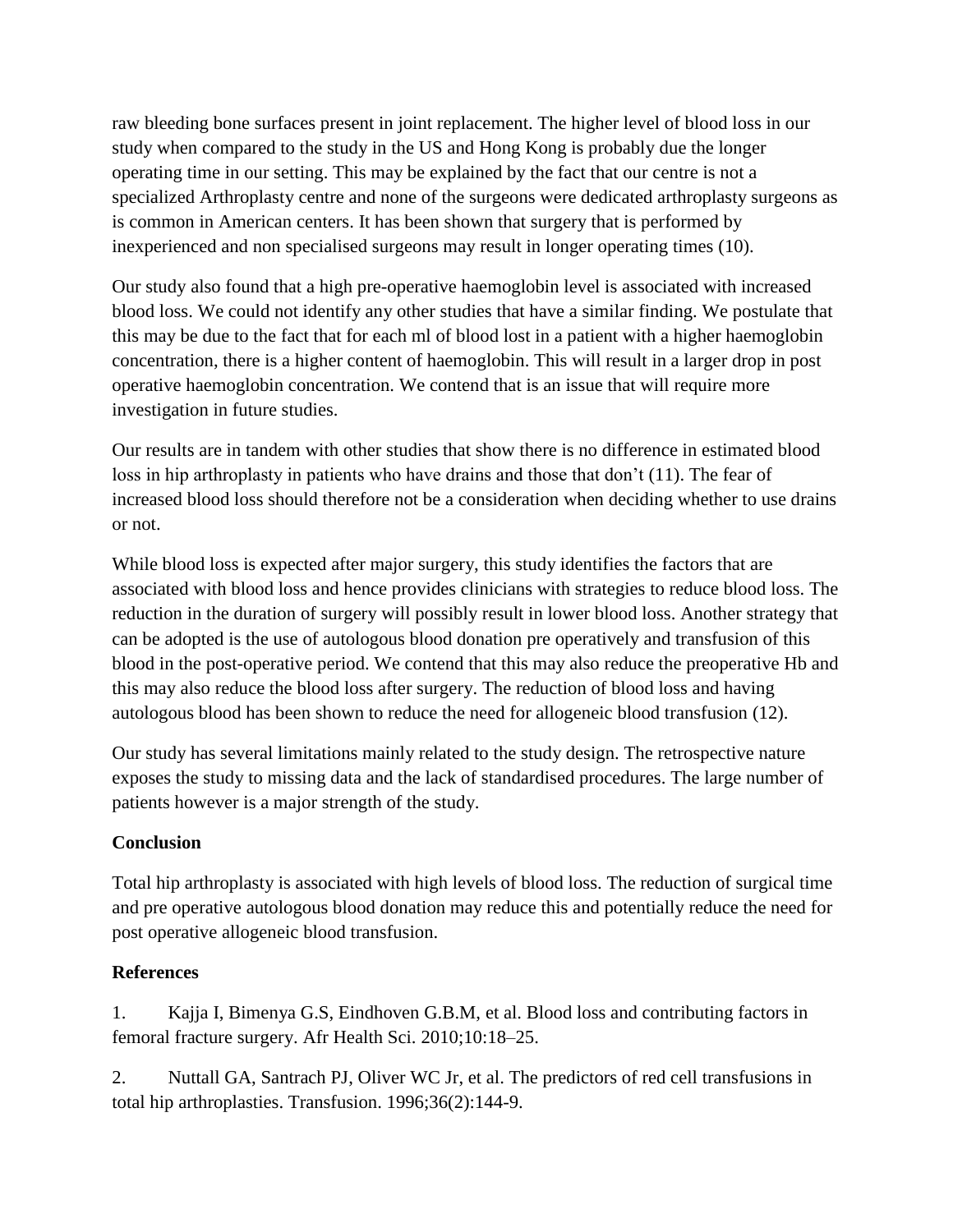3. Rosencher N, Kerkkamp HE, Macheras G, eta al. Orthopedic Surgery Transfusion Hemoglobin European Overview (OSTHEO) study: blood management in elective knee and hip arthroplasty in Europe. Transfusion. 2003;43(4):459-69.

4. Nuttall GA, Horlocker TT, Santrach PJ, et al. Use of the surgical blood order equation in spinal instrumentation and fusion surgery. Spine. 2000;25(5):602-5.

5. Kiran RP, Delaney CP, Senagore AJ, et al. Operative blood loss and use of blood products after laparoscopic and conventional open colorectal operations. Arch Surg. 2004;139(1):39-42.

6. Eipe N, Ponniah M. Perioperative blood loss assessment: how accurate. Indian Journal of Anaesthesia. 2006;50(1):35-9.

7. Gross JB. Estimating allowable blood loss: corrected for dilution. Anesthesiology. 1983;58(3):277-80.

8. Shen HL, Li Z, Feng ML, et al. Analysis on hidden blood loss of total knee arthroplasty in treating knee osteoarthritis. Chin Med J (Engl).2011;124(11):1653-6.

9. Wong MK, Lee OB, Ko PS, et al. Preoperative Haemoglobin Level as a Predictor for Blood Transfusion in Elective Total Joint Replacement. Hong Kong J Orthop Surg.2004;8(1):22- 7.

10. Woolson ST, Kang MN. A comparison of the results of total hip and knee arthroplasty performed on a teaching service or a private practice service. J Bone Joint Surg (Am). 2007;89(3):601-7.

11. Mengal B, Aebi J, Rodriguez A, et al. A prospective randomized study of wound drainage versus non-drainage in primary total hip or knee arthroplasty. Rev Chir Orthop Reparatrice Appar Mot. 2001;87(1):29-39.

12. Gee AO, Garino JP, Lee GC. Autologous blood reinfusion in patients undergoing bilateral total hip arthroplasty. J Orthop Surg (Hong Kong).2011;19(2):181-4.

| Variable $(N)$    | Minimum | Maximum | Mean  | <b>SD</b> |
|-------------------|---------|---------|-------|-----------|
| Age(666)          | 24      | 94      | 63.12 | 10.4      |
| Pre Operative     | 6.2     | 20      | 13.88 | 1.84      |
| Hb (659)          |         |         |       |           |
| Post Operative    | 5.0     | 15.1    | 9.7   | 1.8       |
| Hb(600)           |         |         |       |           |
| <b>Blood Loss</b> | 0.9     | 10.9    | 4.31  | 1.82      |
| (600)             |         |         |       |           |

Table 1 Description of Basic Data